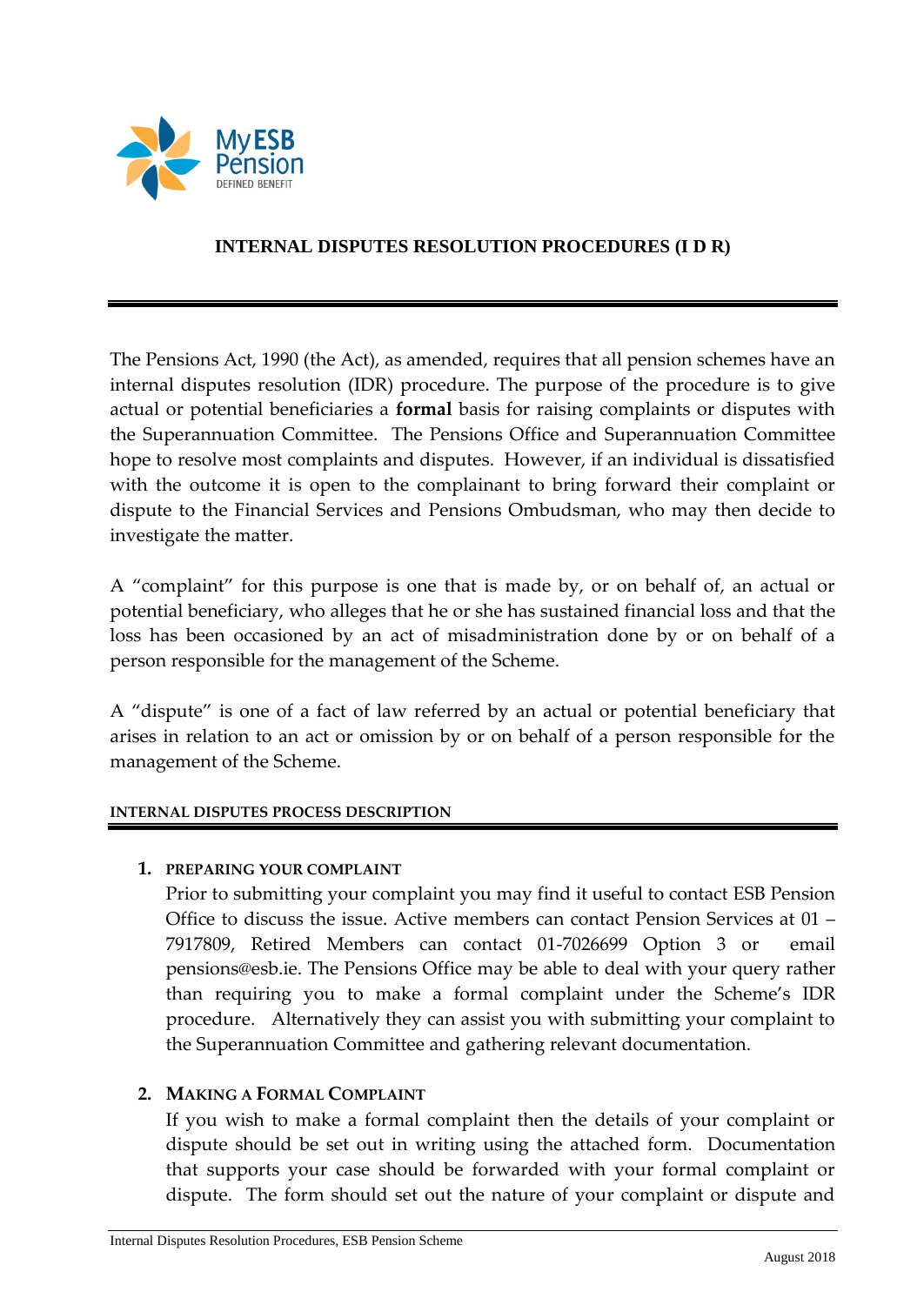should provide enough details to show why you feel aggrieved. The signed form should be sent to *James O'Loughlin, Secretary to ESB Superannuation Committee, 27 Lower Fitzwilliam St, Dublin 2.*

## **3. HOW YOUR COMPLAINT IS INVESTIGATED**

On receipt of your letter, the Secretary to the Superannuation Committee will initially assess your complaint by;

- Consulting with any other parties involved in the dispute and providing these parties with details of your case and consider their views.
- Discuss your case if relevant with the Scheme's advisors and receive their opinion on the merits of your case.

If the case is reasonably clear, whether for or against you, the Secretary to the Superannuation Committee will issue a response to you by a 'notice of determination'.

- This may be issued directly by the Secretary to the Superannuation Committee.
- Or in more complex cases, the Superannuation Committee will meet to consider your case before issuing a 'notice of determination'.

If your complaint or dispute relates to a decision involving the exercise of discretion on a particular point by the Superannuation Committee, provided they remain satisfied with their decision,

 The Superannuation Committee will most likely simply confirm their decision to you and refer you to the part of the scheme rules that confers that discretion.

The Superannuation Committee may decide to offer you an oral hearing if they feel that

- a discussion with you would add clarity to the case
- Or assist in their deliberations.

If an oral hearing is offered to you, you may accept or reject it. An oral hearing may be with a representative or representatives of the Superannuation Committee.

If the facts of the case are unusually complex, the case may be put to an independent person. This would be an expert who has not previously been involved in the case.

- The Superannuation Committee will consider whether using an independent person is appropriate or will bring additional value to the process.
- If the Superannuation Committee decide that referring the case to an independent person is likely to be useful, they will consider who an appropriate independent person might be, for example, a pensions lawyer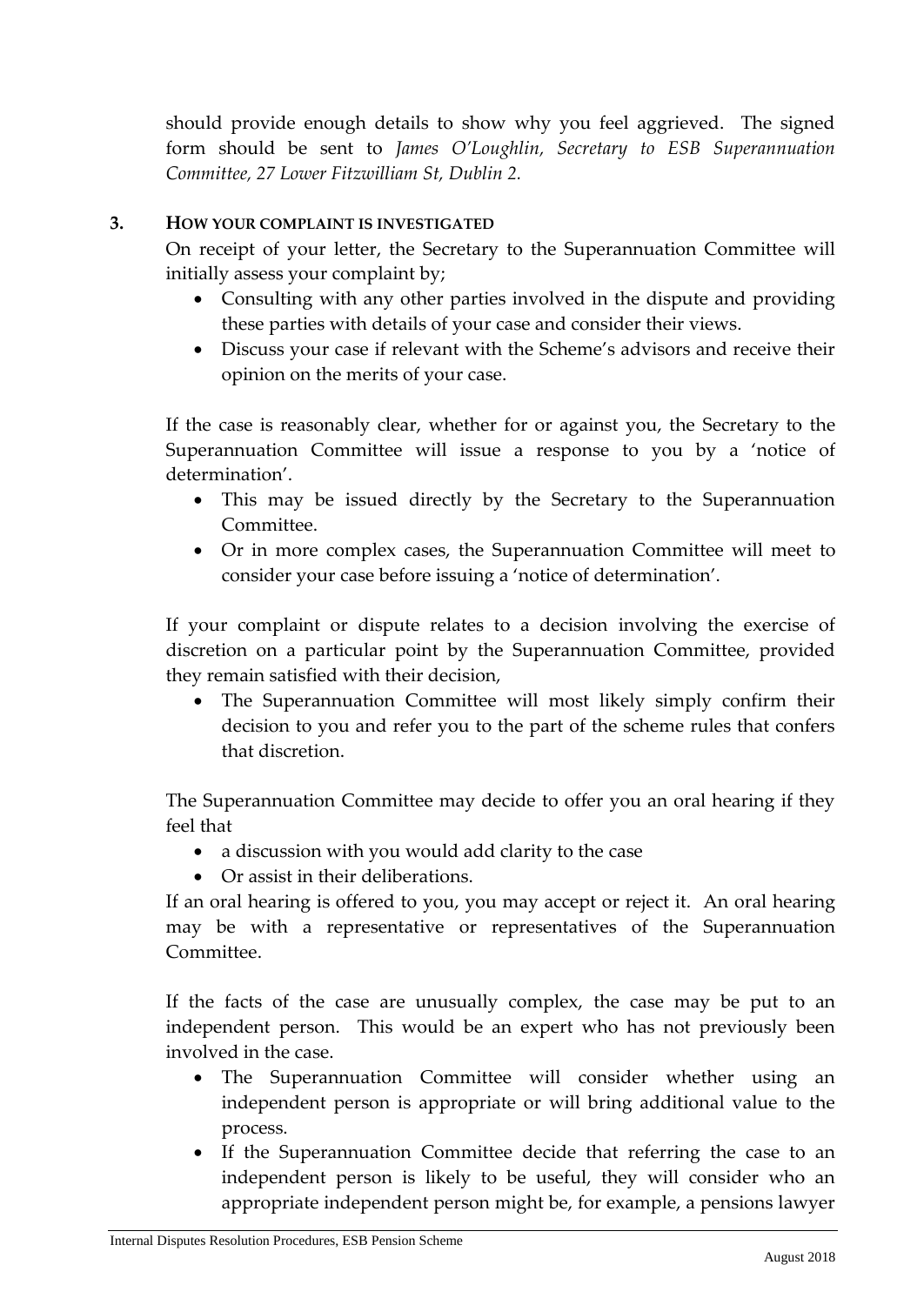employed by a law firm that does not have any conflict of interest in relation to the case.

- The Superannuation Committee will inform you of the proposed independent person and if you are not satisfied with their choice, the Superannuation Committee may decide not to refer the case to any independent person, but to proceed instead with issuing their conclusions to you by a 'notice of determination'.
- If the case is referred to the independent person they will be given supporting documents and asked for a recommendation on your complaint or dispute.

The Superannuation Committee will consider the recommendation of the independent person before issuing their conclusions to you by a 'notice of determination'.

### **4. DETERMINATION & RESPONSE TO YOUR COMPLAINT**

A determination or decision will be made in relation to your complaint or dispute and details of the decision will be issued to you in writing within 3 months from the date on which all the particulars specified are received. This is called a "notice of determination".

This "notice of determination" may be a statement that the Superannuation Committee has made a decision to make a payment or take some other action that resolves the problem or it may be a rejection of the complaint. The notice will include:-

- a statement of what has been decided, which could be a decision to make a compensating payment, to reject the claim etc.;
- a reference to any legislation, legal precedent, ruling of the Pensions Authority, ruling or practice of the Revenue Commissioners or other material relied upon;
- a reference to any parts of the rules of the scheme relied upon;
- where a discretion has been exercised, a reference to the regulation of the scheme that confers this discretion;
- a statement that the determination is not binding on you unless you agree in writing to be bound by it;
- A statement that the Financial Services and Pensions Ombudsman may have jurisdiction to investigate the matter and that further information can be obtained from the Financial Services and Pensions Ombudsman, Lincoln House, Lincoln Place, Dublin 2, D02 VH29.